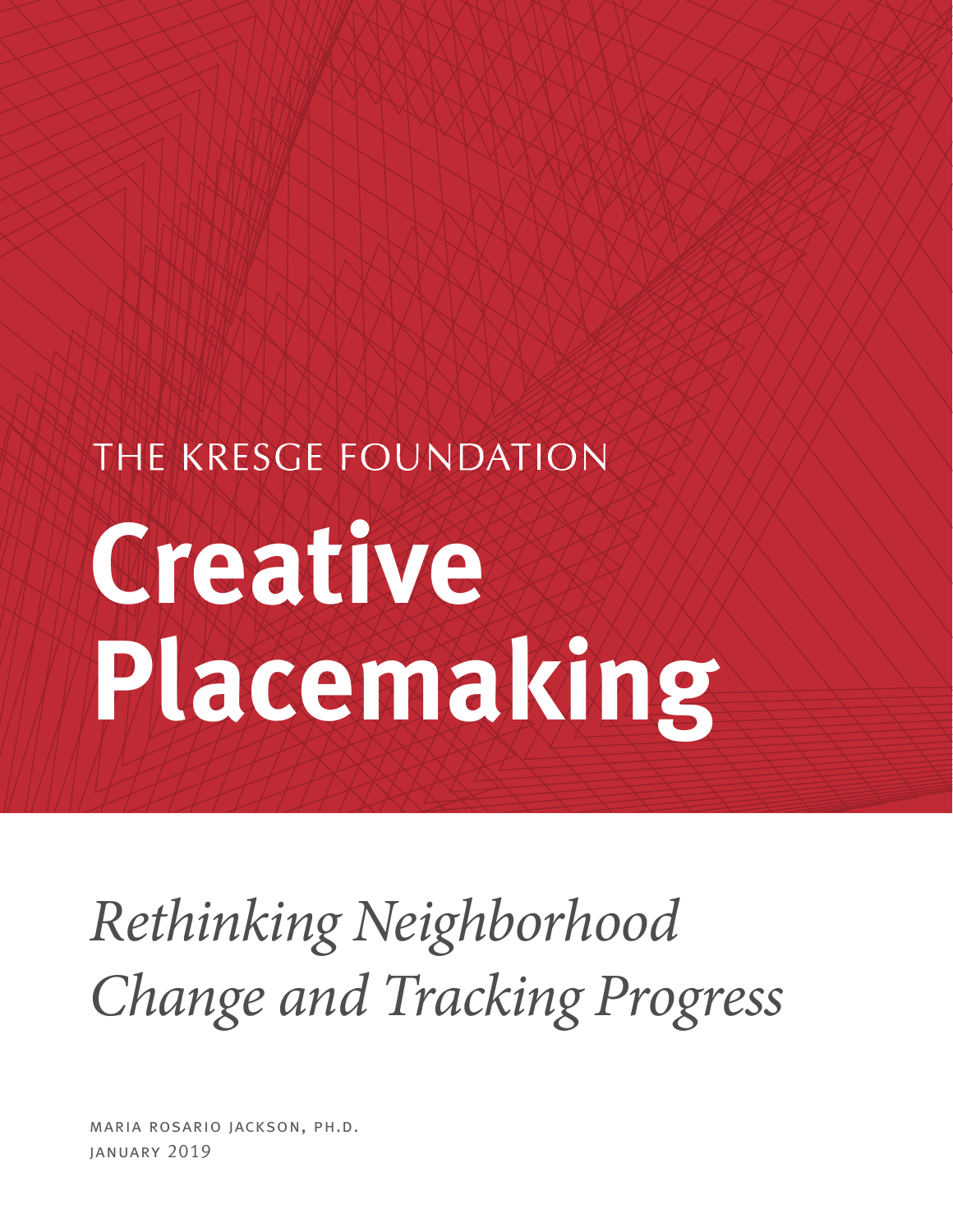## Introduction

*This paper discusses developments in the conception and assessment of Creative Placemaking initiatives and, more generally, the assessment of comprehensive community-development strategies.*

The observations and insights presented here draw from an examination of selected grantees of The Kresge Foundation Arts & Culture team's Creative Placemaking initiative who are operating primarily in low-income neighborhoods around the United States.<sup>1</sup> This examination included review of grantee reports and other documents, interviews and focus group discussions in the first several years of Kresge's Creative Placemaking strategy implementation. These observations and insights also stem from a small, but growing, body of research on the roles of arts and culture in communities, as well as from well-established literature on urban poverty and inequality.

Previous papers in this series have discussed the evolution of The Kresge Foundation's Arts & Culture Program strategy and its embrace of Creative Placemaking<sup>2</sup>, as well as introduced observations about the development of the field and work required to ensure that Creative Placemaking contributes to the expansion of opportunity for historically marginalized communities.<sup>3</sup> This paper begins to delve more deeply into some of the field needs introduced in previous writings, specifically the need for a more nuanced understanding of urban inequality; how arts, culture and community-engaged design intersect with strategies to expand opportunity; how residents in low-income communities may benefit; as well as the need to re-think how we conceive of and track neighborhood change.

> 1  *Kresge's grantees working at the neighborhood level serve populations with disproportinatley high rates of unemployment, incidence of poverty and related conditions, per an internal Foundation analysis conducted by Sam Coons and Seth Beattie using American Community Survey data.*

- 2  *The origins and evolution of The Kresge Foundation's Creative Placemaking strategy is documented in Kresge Arts & Culture Program: The First Decade https://kresge. org/library/kresge-arts-culture-program-first-decade.*
- 3  *A discussion of developments and requirements in the Creative Placemaking field appears in https://kresge.org/sites/default/files/library/cp\_white\_ paper\_2\_for\_posting.pdf*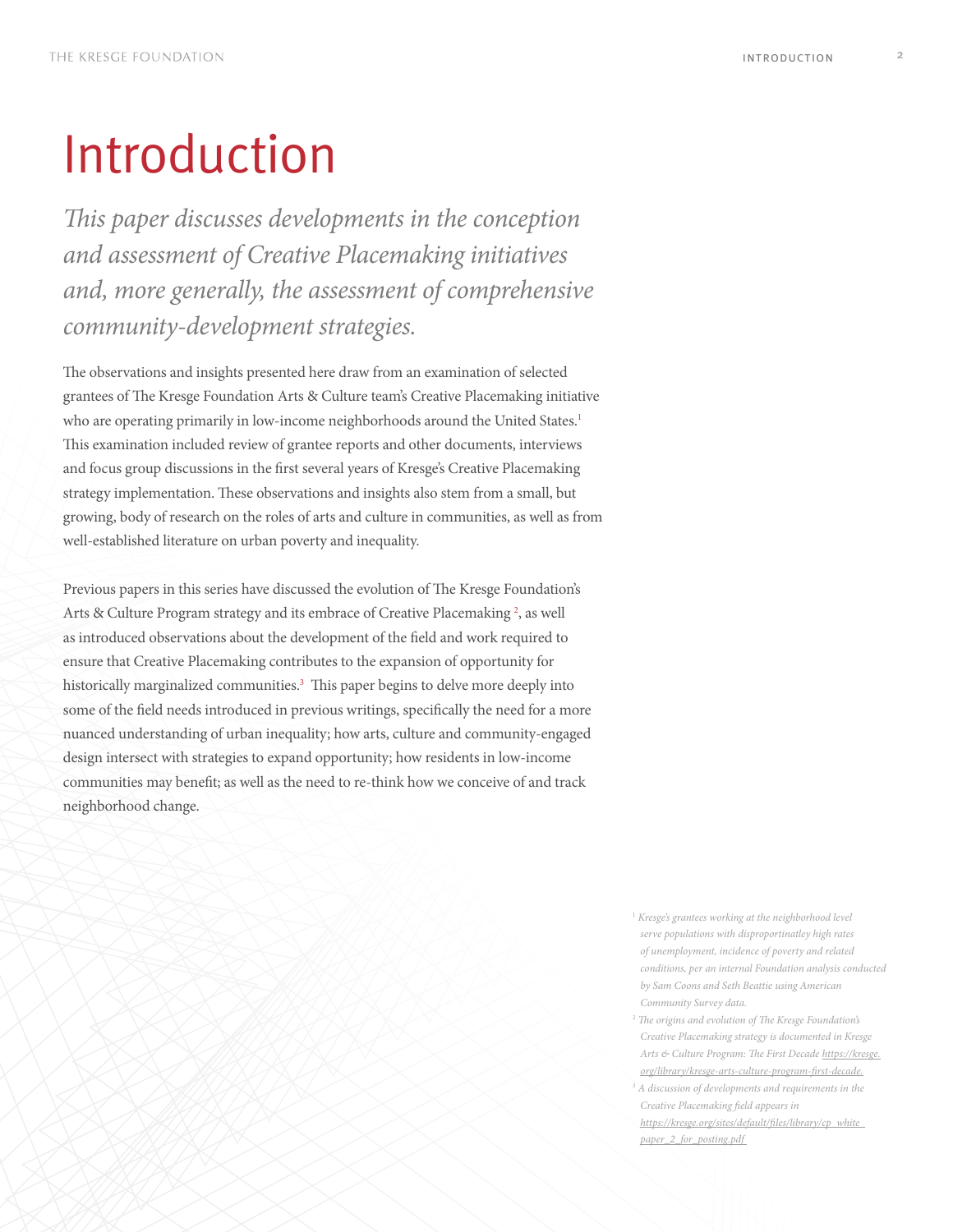### What does Creative Placemaking Look Like?

*While the term "Creative Placemaking" has gained traction in the fields of arts and culture, design, community development, urban planning, public health and others, and Creative Placemaking is emerging as a nascent field of its own, a persistent and basic challenge is that the practice has been difficult to describe.*

This is true for several reasons. First, the term still has multiple definitions and interpretations, and each sector involved in the work requires a translation of the concept suitable for its audience(s). Second, the concept continues to be difficult to convey quickly, given that Creative Placemaking activity is often contextual and can manifest in different ways—building on cultural assets specific to communities and in various dimensions of community-development processes. Third, for many people, including people in the arts-and-culture sector, definitions of art and the roles of artists in society are frequently narrow and not inclusive of cultural assets in lowincome communities, arts-based processes or the diverse roles of artists, designers and culture-bearers in planning and community development. This often precludes full understanding of Creative Placemaking practices.

A review of The Kresge Foundation's Creative Placemaking grantees that operate in neighborhoods showed these activities took many forms. What they have in common is the focus on attempting to strengthen comprehensive approaches with arts, culture and community-engaged design elements. This involves activity such as the inclusion of artists, designers and culture-bearers in the crafting and implementation of community organizing, empowerment and visioning efforts; the creation of physical structures and changes in the built environment that are meaningful and beautiful; the delivery of social services that are culturally relevant and appropriate; and the creation of businesses and other enterprises that tap into community imagination, talents and heritage. As a result, approaches to community development build on the creativity and wisdom of residents, lift up cultural assets and are, in fact, even more comprehensive.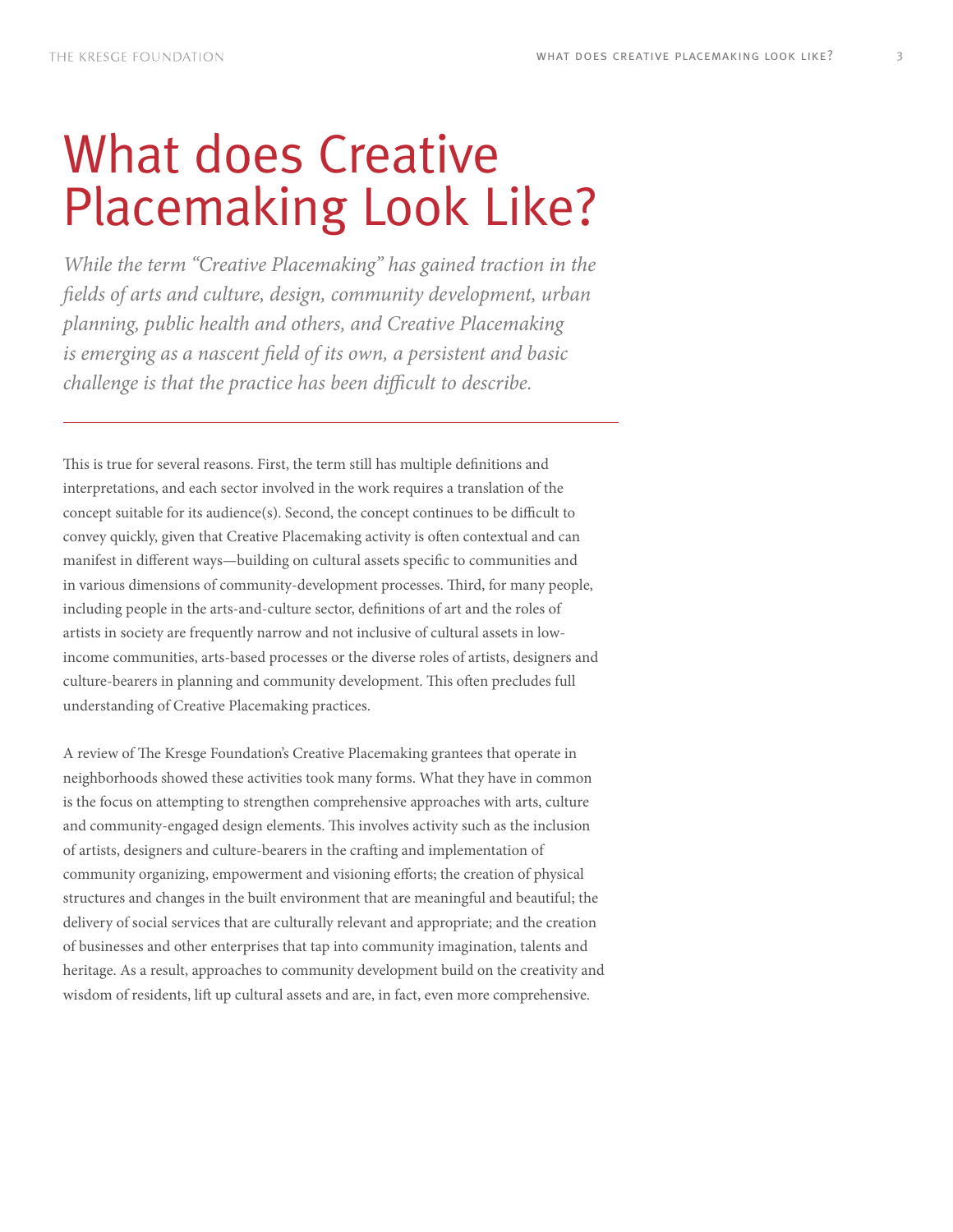Consider the following diverse examples of Kresge grantees working at the local level. Surrounded by San Francisco real estate market pressures, the Chinatown Community Development Center strives to preserve and protect its place in the city while recognizing the shifting needs of its community. Inspired and fortified by their cultural heritage, the center has maintained a continuous practice of recognizing and celebrating cultural assets through activities that include walks in the neighborhood; annual community traditions; art exhibits, films and events that elevate community history, aesthetics and style. Residents, artists, culture-bearers, merchants and community organizers are actively involved in shaping the social character and built environment in the neighborhood. This includes cultural programming intended to increase community pride, connection and stewardship such as Chinatown Pretty. Moreover, through culturally relevant community organizing practices, residents stay abreast of critical community issues and contribute to the design of open spaces and transit-oriented developments; helping to maintain and improve a viable, vibrant and affordable place for long-time Chinatown residents and newcomers alike.

**" ... through culturally relevant community organizing practices residents stay abreast of critical community issues and contribute to the design of open spaces and transitoriented developments; helping to maintain and improve a viable, vibrant and affordable place for long-time Chinatown residents and newcomers alike."**

In New Orleans, NewCorp, Inc. seeks to revive the historic buildings and craft traditions prevalent in the 7th Ward, while simultaneously addressing employment training and placement needs, blight and vacancy. New Corp, Inc., along with the New Orleans Master Crafts Guild and other organizations, offers neighborhood residents master-craft apprenticeship training and case management support that result in construction certifications and paths to employment. Additionally, the organization hires graduates of the program to assist with rehabilitation of vacant residential buildings, with a focus on historical design. New Corp, Inc. plans to provide the renovated housing to residents at subsidized prices, buoying a significant, but waning, craft tradition that contributes meaningfully to New Orleans's distinctive architectural character and heritage. That craft tradition has been handed down through generations of Creole craftsmen for more than 200 years.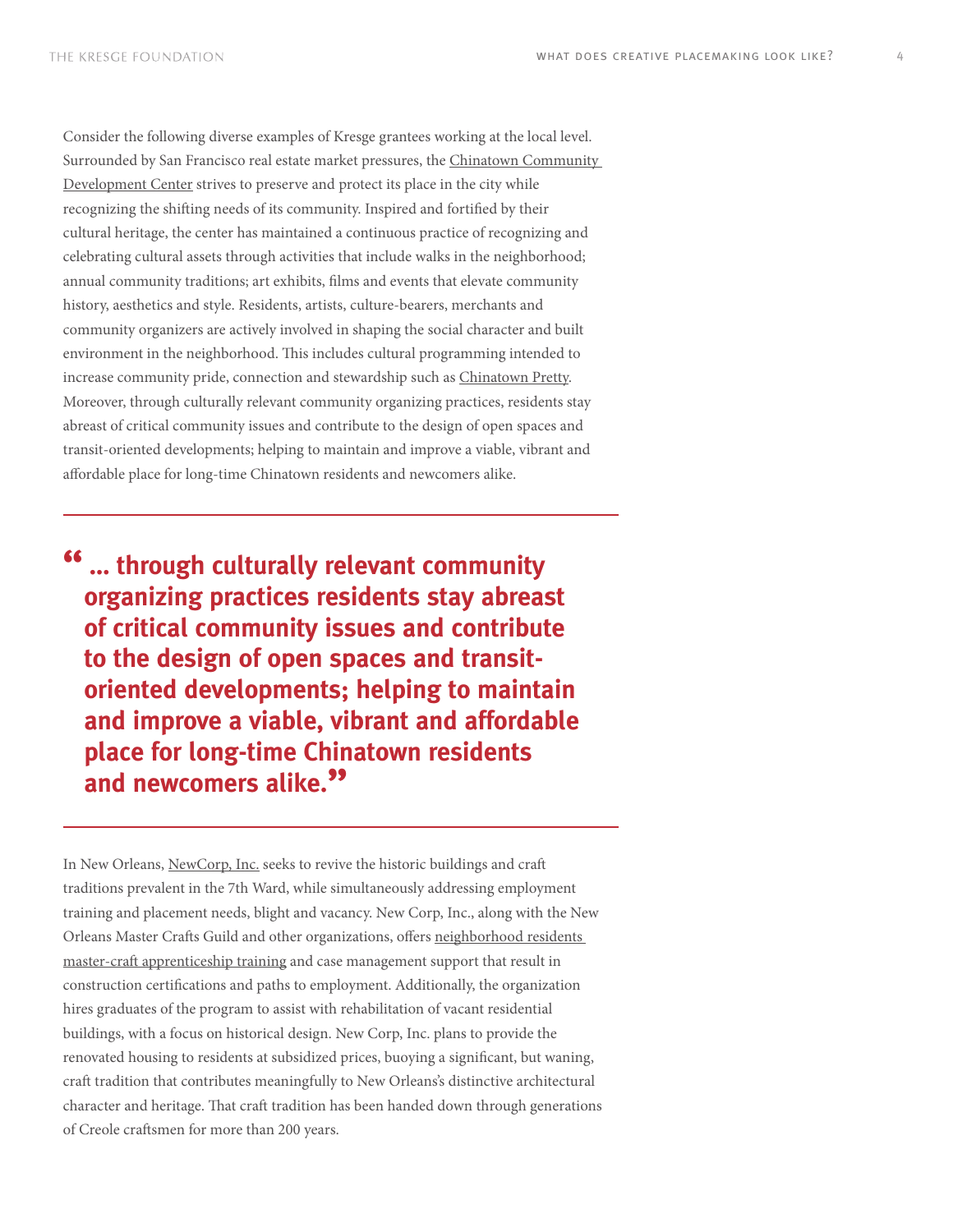In Minneapolis, residents in neighborhoods served by Pillsbury United Communities are writing and performing original theater works examining their environment, personal journeys and the broader human condition. Pillsbury United Communities, a human-services organization made up of four networked neighborhood centers, devises strategies to address intersecting needs and issues. Its creative approaches foster individual and collective resilience and self-sufficiency for participants. With a core value of integrating arts and culture throughout its work, Pillsbury offers a range of programs that tap into the creativity, imagination, experience and wisdom of the people they serve. Its work impacts program participants and their families and neighbors. Its arts-infused method of working and offering services also contributes an important model and precedent in the human-services field.

In addition to specific, neighborhood-focused initiatives in several cities, artists, with support from Kresge among others, are embedded in a range of municipal agencies including planning, transportation and law enforcement. They help reimagine how such entities, through policies and practices, can better contribute to the creation of healthy, opportunity-rich environments where all people can reach their full potential. Within these systems, artists, designers and culture bearers often catalyze different ways of framing issues and new ways of working within bureaucracies, beyond individual policy silos and/or with residents in communities. At their best, these systemic interventions address significant barriers to opportunity and often have the capacity to bolster necessary neighborhood-level work.

**"Within these systems, artists, designers and culture bearers often catalyze different ways of framing issues and new ways of working within bureaucracies, beyond individual policy silos and/ or with residents in communities."**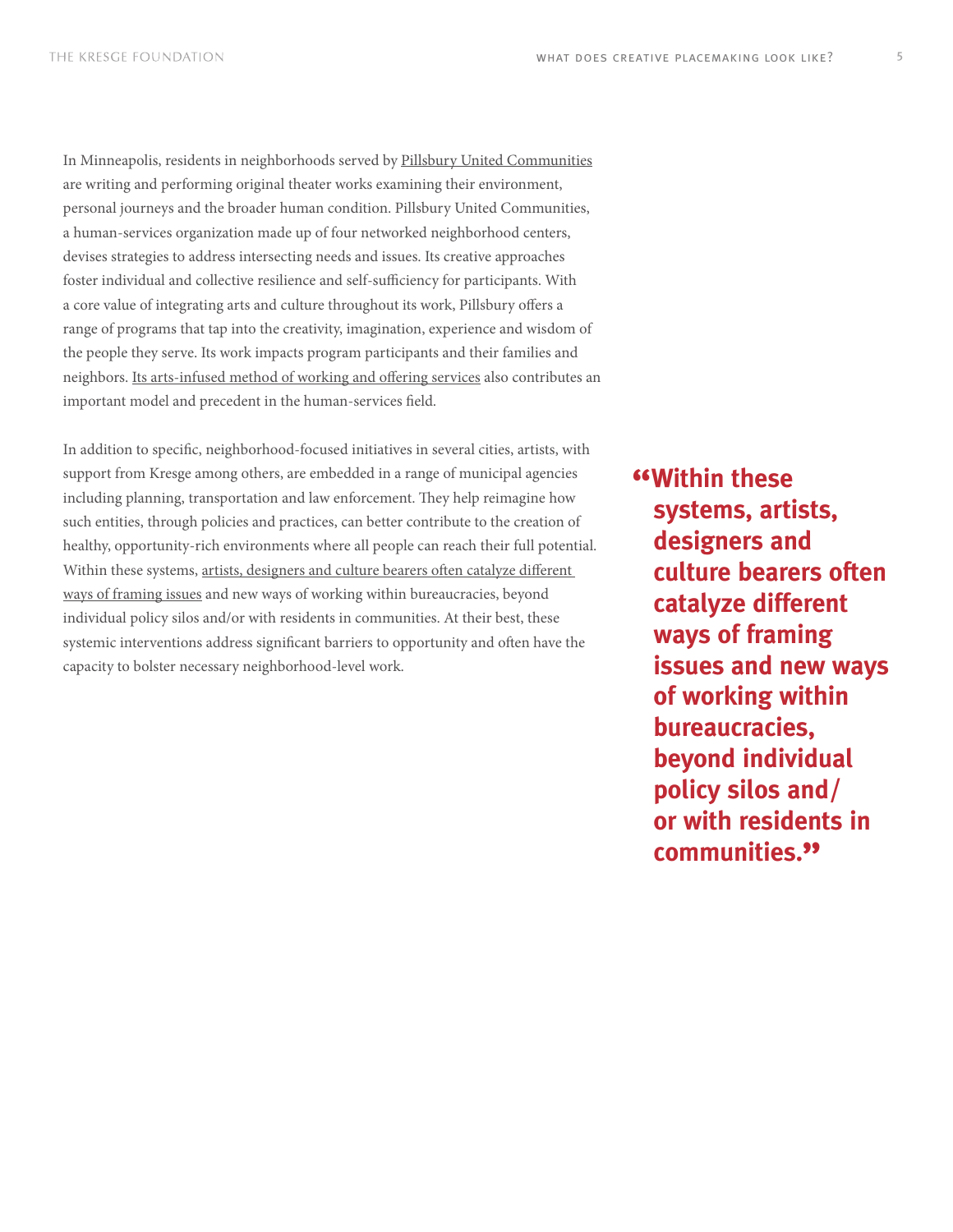### Understanding Urban Inequality, Neighborhood Change and the Contributions of Creative Placemaking

*Alignment of Creative Placemaking practices with initiatives to expand opportunity in low-income communities relies on a more nuanced understanding of the root causes and consequences of urban inequality, new ways of thinking about how change happens and improved ways of tracking and assessing change.* 

#### **urban inequality**

To date, most efforts to address urban inequality through Creative Placemaking have embraced the need to be comprehensive or cross-sectoral. To be sure, issues of housing, employment, education and health, among others, are most often interrelated, and approaches to these issues must account for that. I argue that we must go further to truly uncover the most strategic ways in which the integration of arts, culture and design in planning and community development can have impact. Drawing from longstanding and extensive research on urban inequality in the United States from sociologists, economists, anthropologists and scholars in urban planning and public policy, I have posited that poverty and inequality are the result of multiple interrelated factors. These stem from flaws in the socioeconomic opportunity structure, shortcomings in the institutions that exist to connect people to opportunity, and people's responses to long-term exclusion and disconnection from opportunity.

Beyond acknowledging the interrelated nature of socioeconomic conditions and often poorly coordinated diverse areas of public policy, this articulation allows for a more multidimensional way of thinking about comprehensiveness. It affirms the necessity of tackling pressing issues at individual, family and neighborhood levels. At the same time, importantly, it also elevates the need to ensure that issues are addressed holistically, inclusive of necessary sustained structural, systemic and institutional changes critical to eradicating inequity.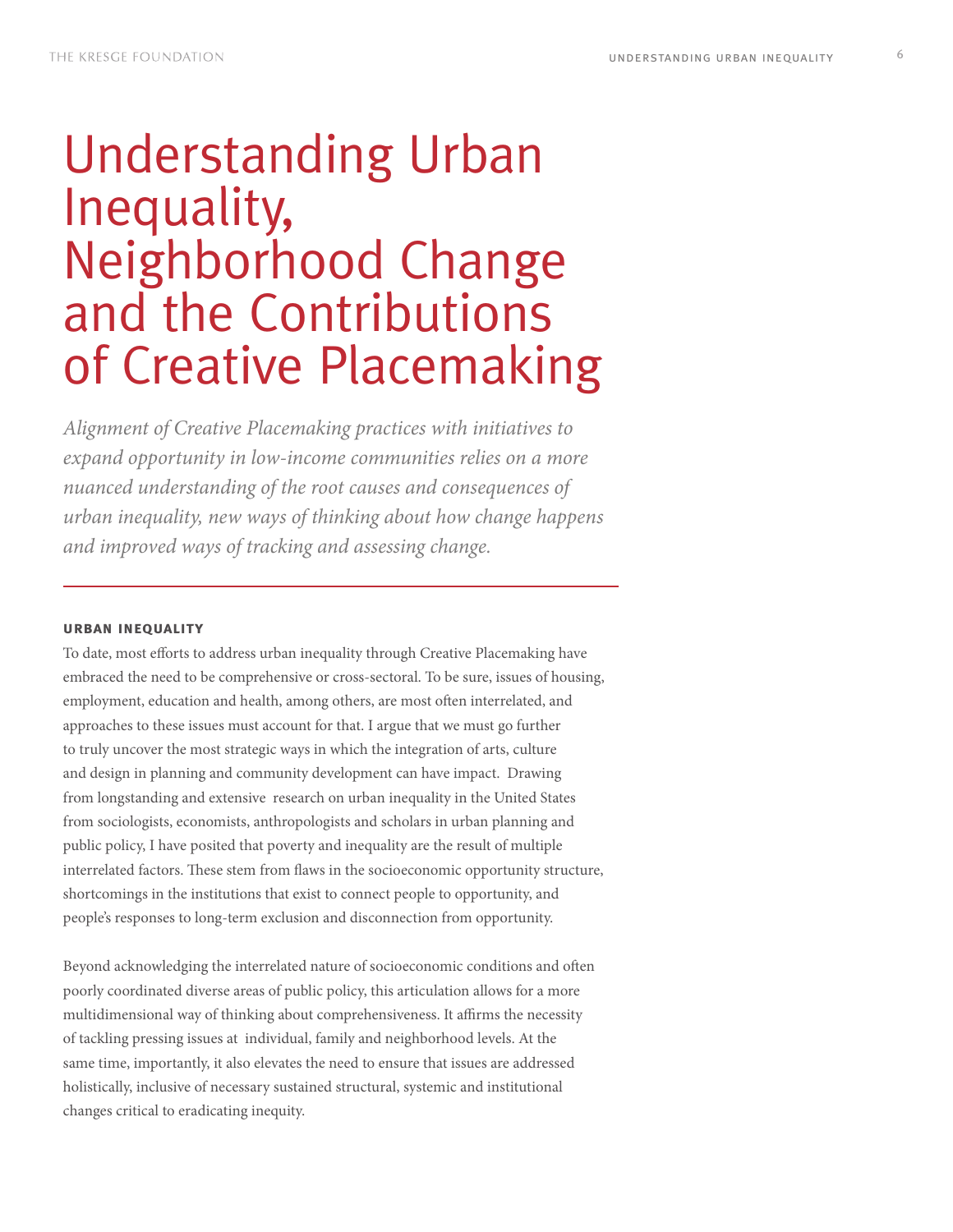Mapping the ways in which arts, culture and design can have plausible impacts at different points of intervention is helpful in strategy-building and impact assessment. What role can artists or designers working with residents play in reimagining systems that are exclusionary? How might culture-bearers help design programs that are more effective, relevant and culturally appropriate for residents in historically marginalized communities? How can residents' practice of heritage-based arts-and-culture traditions as part of a comprehensive strategy be impactful? How might changes in the built environment or the creation of businesses that celebrate the cultures of historically denigrated or maligned groups make a difference?

#### **neighborhood change and contributions of crative placemaking**

As the field struggles to evaluate the impacts of Creative Placemaking, it has become clear that the pace of change is often different from customary one-to-three year grant cycles. Kresge knows that neighborhood investments may not yield the ultimately desired results during a grant period. Those results may not manifest for years to come. However, interactions with grantees and research on the role of arts and culture in communities<sup>4</sup> strongly suggest that many Creative Placemaking efforts can lead to some nearer-term outcomes, including greater social cohesion and sense of agency among residents, increased pride and stewardship of place, physical transformation and greater control over community narrative. This is particularly true of activities at the neighborhood level that involve celebration of community cultural assets, individual and collective artmaking, examination of social issues through artistic media, and physical transformation of previously blighted areas. These are all important contributions in and of themselves. They are also often understood by practitioners on the ground as preconditions for other types of longer-term change. Consistent with previous research, many grantees interpreted these contributions as important steps toward outcomes such as more-equitable economic development, homegrown creative entrepreneurship and important policy changes including those supporting creativity, innovation and the preservation, protection and advancement of community assets.

Recognizing that these preconditions for longer-term change are imperative has implications for how the community-development field initiates strategy development and gauges progress. We are just beginning to realize how this conceptual breakthrough might be embraced and how it might manifest in different field practices and policies. Changes in evaluation orthodoxies used by community developers and urban planners will be required. Current ways of working and assessing progress do not adequately account for how community change happens and the range of ways in which art, culture and community-engaged design can have impact.

4  *Jackson, Maria Rosario, Joaquin Herranz and Florence Kabwasa-Green. 2002. Culture Counts in Communities: A Framework for Measurement. The Urban Institute. Washington, D.C.; Wali, Alaka, Rebecca Severson and Marion Longoni. 2002. Informal Arts: Finding Cohesion, Capacity and Other Cultural Benefits in Unexpected Places. Chicago Center for Arts Policy, Columbia College. Chicago. Walker, Chris, Anne Gadwa Nicodemus and Rachel Engh. 2017. More Than Storefronts: Insights into Creative Placemaking and Community Economic Development. Local Initiatives Support Corporation. New York.*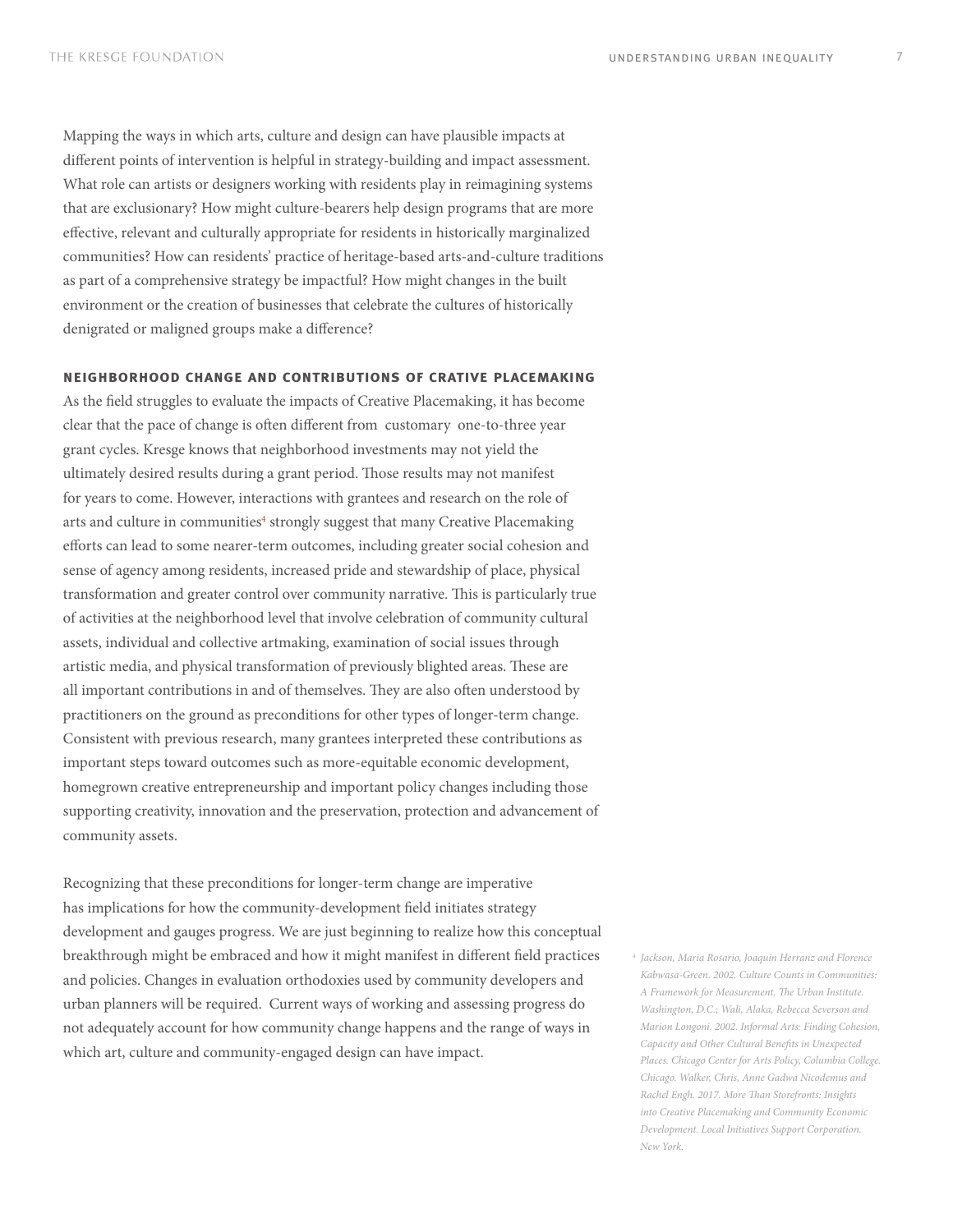In addition to the need to reassess theories of change and strategies to assess progress inclusive of contributions of arts, culture and design, other shortcomings must be considered. The following is not an exhaustive discussion of all limitations in these fields. These are selected observations that signal critical areas that warrant attention if Creative Placemaking and better ways of addressing inequity are to be successful.

#### **community development and urban planning**

In many markets, the traditional focus on attracting reinvestment to the urban core is outdated. The urban core is once again desirable to developers and people who crave more density and related amenities. In those neighborhoods, the challenge is not simply "more development," but how to equitably integrate new development while preserving affordability, culture and community and also creating pathways for existing communities to build wealth and benefit from infusions of new resources. For decades, when addressing issues in low-income communities, students of urban planning and community development were trained around the concept of community revitalization and the need to attract investment to neighborhoods hollowed out by urban renewal and white flight.<sup>5</sup> No one was sufficiently trained to manage the unbridled reinvestment or return to the urban core and related racialized dynamics that we see in many cities today. The community-development and urban-planning fields have been caught unprepared and must catch up.

This is related to a challenge we encounter with Creative Placemaking: the toofrequent and often overly simplified association of the presence of artists and growing cultural vitality with "gentrification" or, more specifically, the loss of affordability and the psychological, cultural and physical displacement of historically marginalized populations. In real estate markets where displacement concerns are warranted, it is incumbent upon planners, developers, funders and community leaders to ensure that Creative Placemaking strategies are integrated with a suite of related interventions that, at minimum, mitigate displacement and, at best, truly expand opportunity.

#### **arts and culture**

Not unlike the community-development and planning fields, the arts-and-culture field also has shortcomings related to limited ways of understanding impacts, industry standards of excellence, and education and training for artists and designers. In part, as a result of the rise of Creative Placemaking, there is growing interest in better understanding and documenting the social impacts of the arts as well as impacts related to health and well-being. However, for decades and even now, the lion's share of research and advocacy focused on arts impacts has concentrated on economic impacts. As such, the body of research available to examine or support Creative Placemaking fully is still emerging. Practitioners and researchers do not yet have all of the skills and tools required to make the case for the value of the arts in ways that resonate with what we are learning about the various roles of arts and culture in communities.

<sup>5</sup> Urban renewal refers to a period in the development of *many American cities, during the 1950s and 1960s, in which investments in new highways and the removal of "urban blight" resulted in the decimation of largely lowincome African American and Latino communities and hastened the migration of white people from increasingly racially mixed city centers to more homogenous white communities in the suburbs.*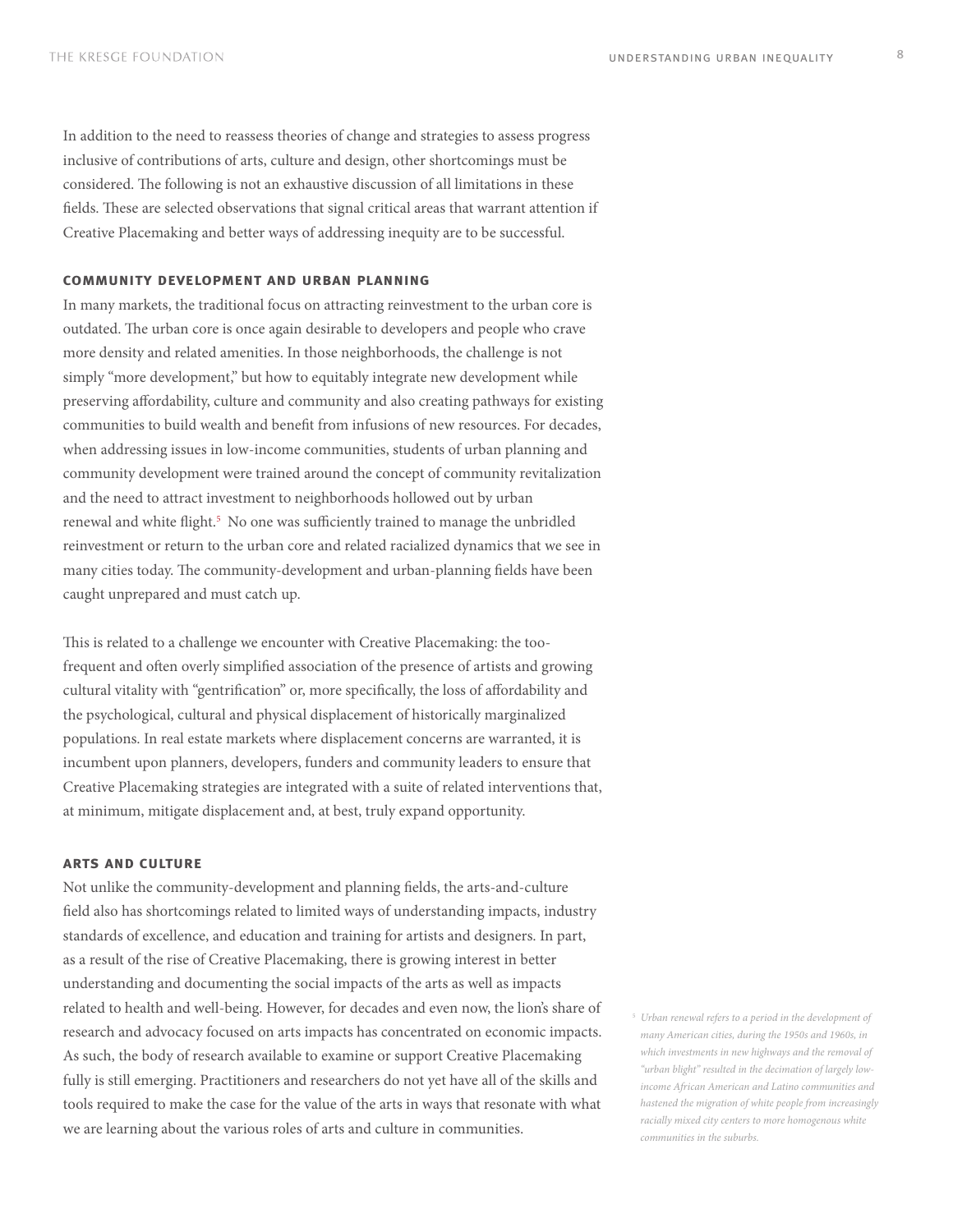THE KRESGE FOUNDATION

Another challenge in the arts-and-culture field has to do with existing standards of excellence and corresponding well-developed validation systems that are poor fits for Creative Placemaking. Standards of excellence in the arts field, for the most part, tend to align best with artforms that result in art products for presentation, sale and consumption in the conventional arts market. Arts-and-cultural activity that is integrated into community life and is process-heavy does not result in products for conventional presentation or sale, may not even include professional artists, and typically does not aspire to critical acclaim by tastemakers in the art world. The creation of appropriate standards of excellence and validation systems is a crucial piece of work for the ethical advancement of Creative Placemaking and, ultimately, to ensure benefits for already-obstructed populations. On a related note, the creation of education, training and professional-development opportunities that can help artists and designers ethically work in communities and collaborate with entities outside of the arts toward equitable outcomes and public good is essential. In recent years, there has been evidence of more academic programs focused specifically on Creative Placemaking as well as growth of programs in public practice, social practice and similar genres, which are relevant, although not the same. Still, many artists involved in Creative Placemaking acquire their skills on the job, often through baptism-by-fire, working through trial-and-error in and with communities.

**"Practitioners and researchers do not yet have all of the skills and tools required to make the case for the value of the arts in ways that resonate with what we are learning about the various roles of arts and culture in communities."**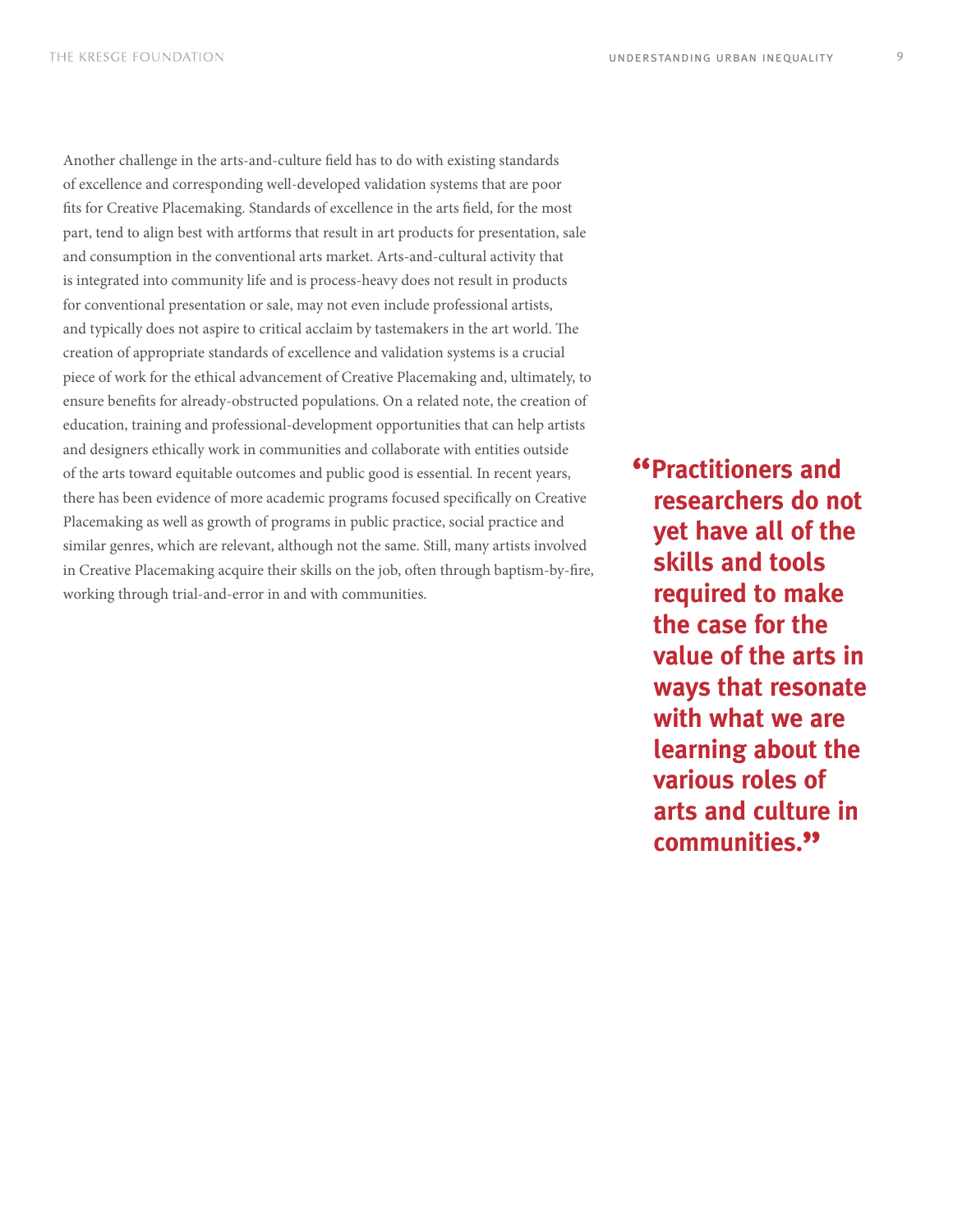### Developments and Trends in Evaluation and Research

*Consistent with earlier observations about standards of excellence and validation systems, there is important work to be done in developing research and evaluation practices aligned with Creative Placemaking, and there are promising signs of progress.* 

The national focus on Creative Placemaking has led to a revival of interest in creative ways to enhance and increase resident engagement in civic and community issues, including a revival in community-led and community-engaged research. It has also led to revisiting asset-based community development approaches, evolution in cultural asset mapping tools, and a renewed appreciation for hidden features of a community.<sup>6</sup> To this end, folklorists and applied ethnographers have surfaced as important collaborators. They bring nuance, rigor and energy to cultural asset mapping processes, often advancing strategies that include citizen ethnographers and reveal community values, history and aspirations that otherwise could go unrecognized.7 Artists also have surfaced as resources in this area, bringing arts-based strategies for identifying community cultural assets and assessing neighborhood changes that complement more-conventional research and evaluation, including social science-based methods reliant on secondary and administrative data.<sup>8</sup>

#### **indicators vs. indications**

The absence or scarcity of conventional quantitative data serving as clear indicators of progress—recurrent, reliable quantitative data about community characteristics and trends or program performance measures—does not mean that there is no way to measure Creative Placemaking impacts. There are studies of social cohesion, agency and similar concepts that are important precedents. I have also found that practitioners understand on-the-ground clues that refute, confirm or expand their hypotheses about the change they expected to see as a result of art-, culture- and design-based interventions. These observations can be thoughtful and disciplined without leading immediately to rigorous, serial, quantitative data. I call these disciplined observations and discernments "indications." In the absence of more quantitative data, indications provide important signals and insights that can inform policy and program development. I am not arguing against the importance of traditional quantitative indicators but offer the concept of indications as an alternative that is useful, particularly when the data infrastructure for a field of practice is in early stages or the subject matter is a poor fit for conventional quantitative methods.

- 6  *Kretzmann, John and John McKnight. 1993. Building Communities from the Inside Out: A Path Toward Finding and Mobilizing A Community's Assets. ACTA Publications. Chicago, Illinois.*
- *For more information on mapping cultural treasures, see the Alliance for California Traditional Arts website at http://www.actaonline.org/content/building-healthycommunities-cultural-treasures as well as the work of the Southwestern Folk Alliance at, https://www. southwestfolklife.org/la-doce-research-findings/.*
- 8  *For an example of art-based cultural asset mapping see https://www.lacountyarts.org/willowbrook/.*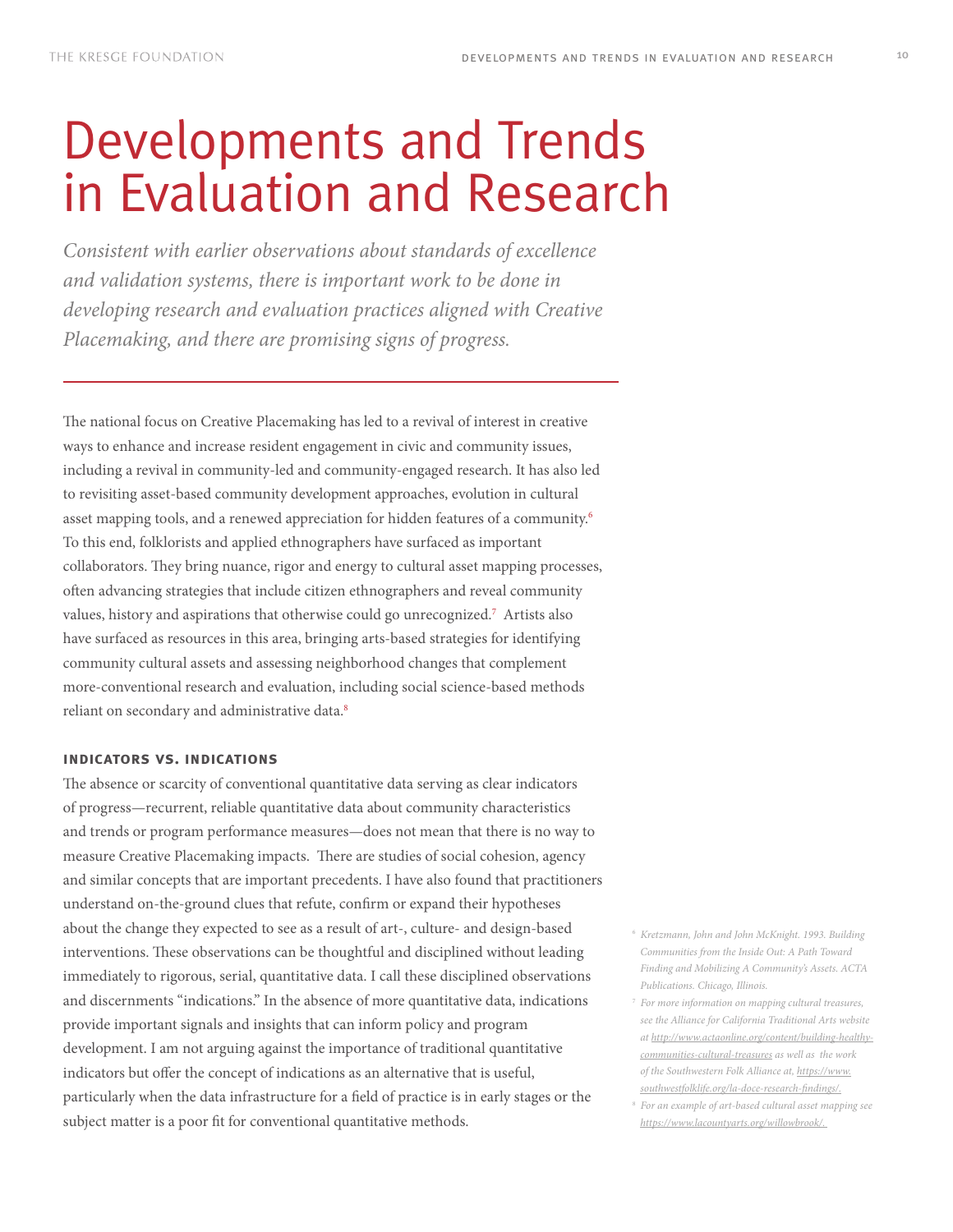#### **innovation and measurement**

There is increasing evidence of openness to experimenting with new and innovative ways of understanding community conditions and change processes. Examples of this include the Local Initiatives Support Corporation's experimental work with arts-based inquiry into Creative Placemaking initiatives through a collaboration between its research division and artists, as well as the work of PolicyLink with ArtPlace America as they set out to document and assess the process and impacts of the ArtPlace's Community Development Investments program.

In the emerging learning and evaluation culture at The Kresge Foundation, there is a willingness to take risks and try new approaches, knowing that existing evaluation methods frequently fall short of the foundation's aspirations. To this end, Kresge has encouraged collaboration among consulting teams with different methods, experiences and areas of expertise. The foundation has also invested in "equitable evaluation," an emerging practice that calls into question well-established approaches to program assessments that may carry inherent biases.<sup>9</sup> These biases may perpetuate inequity and preclude a useful and nuanced understanding of conditions, dynamics and changes in low-income communities.

> 9  *For more information, see the Equitable Evaluation Initiative (EEI) website at https://www.equitableeval.org for more information.*